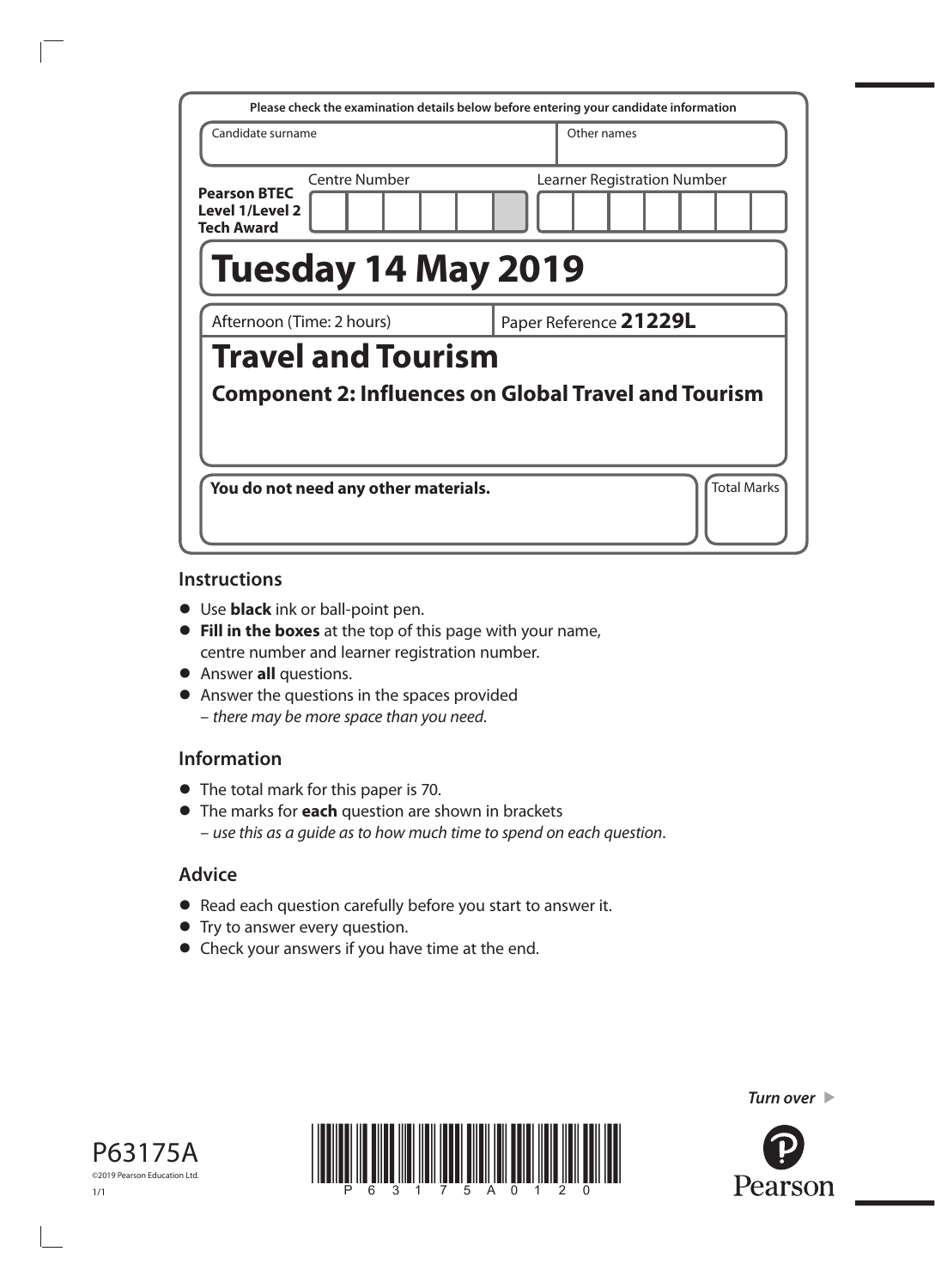| <b>Answer ALL questions.</b><br>Some questions must be answered with a cross in a box $\boxtimes$ . If you change your mind about an<br>answer, put a line through the box $\boxtimes$ and then mark your new answer with a cross $\boxtimes$ . |                                         |                               |
|-------------------------------------------------------------------------------------------------------------------------------------------------------------------------------------------------------------------------------------------------|-----------------------------------------|-------------------------------|
| <b>SECTION A</b>                                                                                                                                                                                                                                |                                         |                               |
| Which one of the following is an example of an economic factor influencing global<br>$\mathbf{1}$<br>travel and tourism?                                                                                                                        | <b>DONOMIA PRE</b>                      |                               |
| A Levels of employment                                                                                                                                                                                                                          |                                         |                               |
| <b>Planning laws</b><br>B                                                                                                                                                                                                                       | ri<br>Ci                                |                               |
| <b>C</b> Media coverage<br>X                                                                                                                                                                                                                    |                                         |                               |
| <b>D</b> Traffic congestion                                                                                                                                                                                                                     |                                         |                               |
| (Total for Question 1 = 1 mark)                                                                                                                                                                                                                 |                                         |                               |
| Severe weather events can affect some global destinations. One example is a wildfire.<br>$\overline{2}$                                                                                                                                         |                                         |                               |
| (a) Give one other example of a severe weather event.<br>(1)                                                                                                                                                                                    | <b>MISS RESERVES</b>                    |                               |
| (b) Explain one way a wildfire could affect travel and tourism organisations.<br>(2)                                                                                                                                                            |                                         |                               |
| (Total for Question 2 = 3 marks)                                                                                                                                                                                                                | <b>POSITORY IN A REPORT OF A STREET</b> | <b>NOTE TERMS ENGINEERING</b> |
| $\overline{2}$                                                                                                                                                                                                                                  |                                         |                               |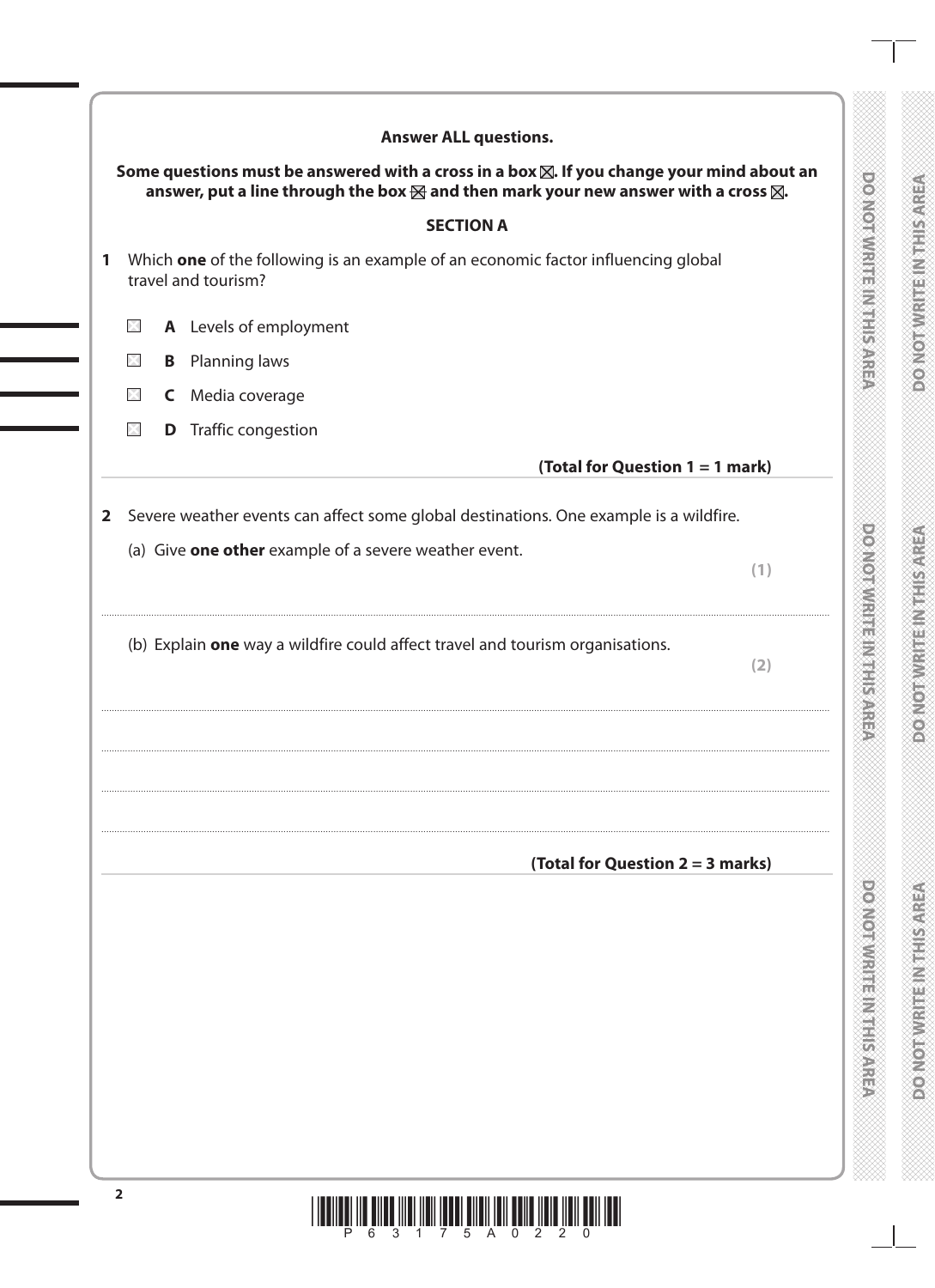| A recession is one economic factor that can influence travel and<br>tourism organisations.   |
|----------------------------------------------------------------------------------------------|
| Chianti Travel is a UK tour operator offering package holidays to destinations<br>in Europe. |
| Describe two ways that Chianti Travel could respond to a recession.                          |
|                                                                                              |
|                                                                                              |
|                                                                                              |
| 2                                                                                            |
|                                                                                              |
|                                                                                              |
|                                                                                              |
| (Total for Question 3 = 4 marks)                                                             |
|                                                                                              |
|                                                                                              |
|                                                                                              |
|                                                                                              |
|                                                                                              |
|                                                                                              |
|                                                                                              |
|                                                                                              |
|                                                                                              |
|                                                                                              |
|                                                                                              |
|                                                                                              |
|                                                                                              |
|                                                                                              |

 $\Box$ 

 $\Box$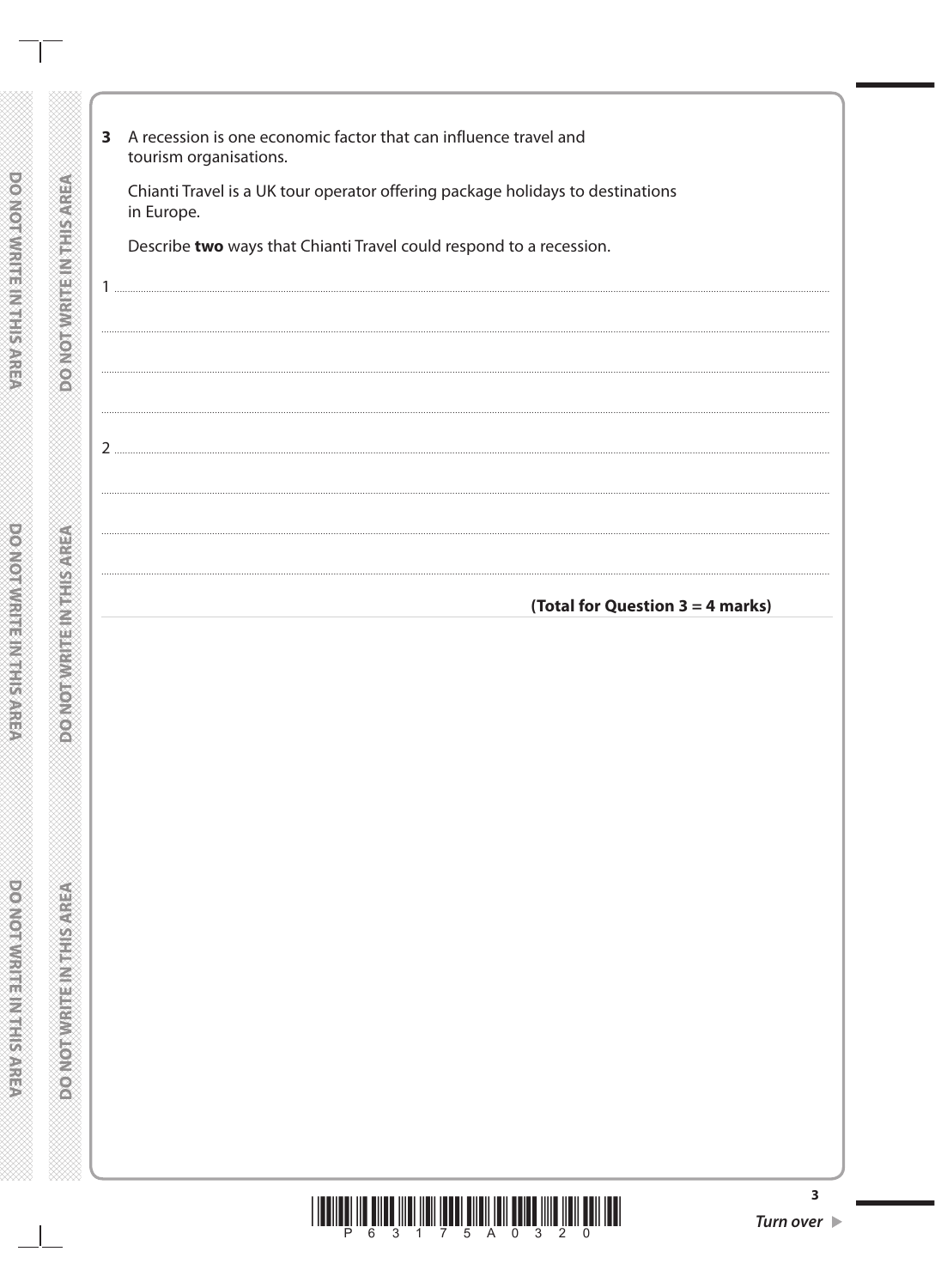4 Sustainable tourism is increasingly important for many global destinations.

(a) Describe what is meant by the term 'sustainable tourism'.

 $(2)$ 

DO NOTWRITE IN THIS AREA

**DOMOROWING** 

**DOMORAGE IN STREET OF** 

**FERMANDERNMENDED** 

Voluntary organisations are often responsible for promoting sustainable tourism.

An airport is planning to build a new runway.

(b) Explain one way that a voluntary organisation could respond.

 $(2)$ 

# (Total for Question 4 = 4 marks)

**DOMOTHUR TENNISYSTEM** 

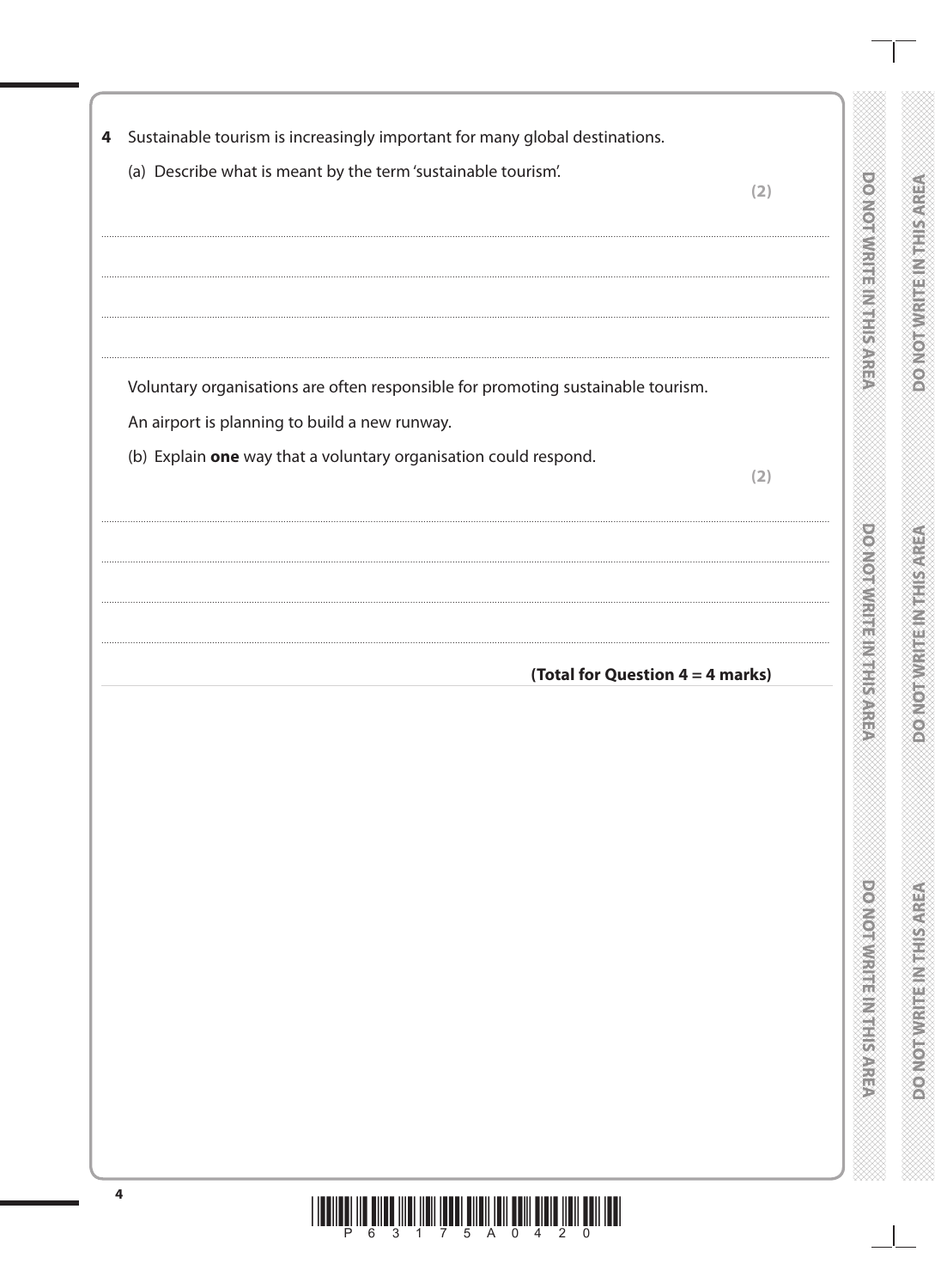Safety and security are considerations for many people when travelling to some 5 global destinations. (a) Give two safety and security measures used in airports to keep passengers safe.  $(2)$ **DONOTAL TELESCOPY**  $\overline{2}$  . The contract of the contract of the contract of the contract of the contract of the contract of the contract of the contract of the contract of the contract of the contract of the contract of the contract of th (b) Explain two ways that increased safety and security measures could affect passengers using transport terminals.  $(4)$ **DOATORWEIGHNIE SANGER** (Total for Question 5 = 6 marks) **TOTAL FOR SECTION A = 18 MARKS DOMOT WRITEIN THIS AREA** 5

**DONOTWRITEINTH SARE** 

**DONOINNRE NATH SARE!** 

**DOMOTIVIRIE: INTERNER:** 

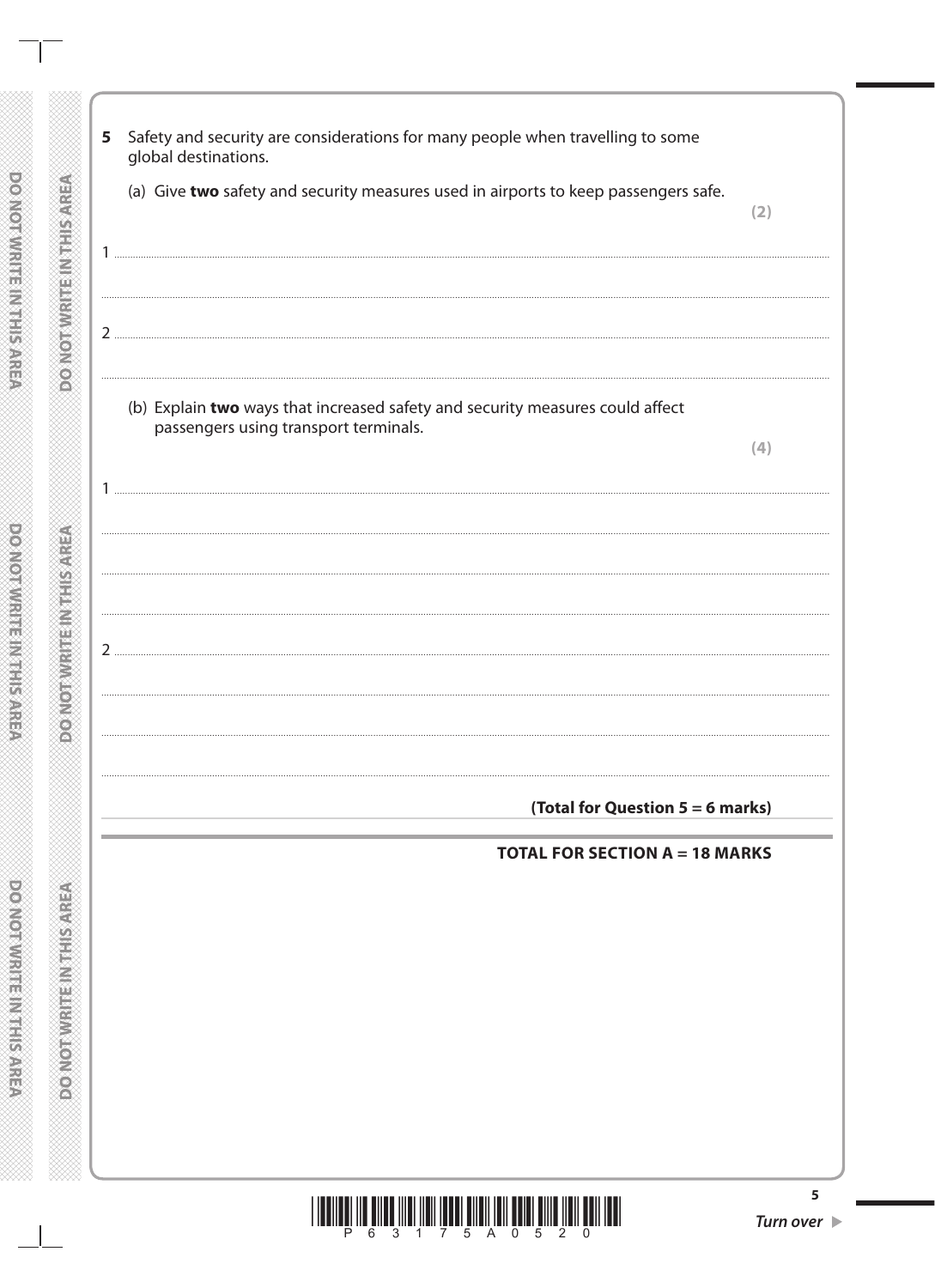**PLOTAGE IN ALSO AND TO A REPAIR** 

**DOMONTHE REFERENCE** 

**DOMOROWING** 

**DOMORWRITE INSTITUTION** 

# **SECTION B**

**6** Political factors in destinations may influence travel and tourism organisations.

One political factor is the introduction of taxes.

The following table shows a tourist tax in Greece (prices charged per night).

In January 2018, the Greek government introduced this new tax for tourists staying in hotels, holiday apartments and villas.

| <b>Hotels</b> |              |                                            |                                                           |           | <b>Apartments/villas</b>                                                                                                                               |            |           |
|---------------|--------------|--------------------------------------------|-----------------------------------------------------------|-----------|--------------------------------------------------------------------------------------------------------------------------------------------------------|------------|-----------|
| 1 star/2 star |              | 3 star                                     | 4 star                                                    | 5 star    | 1 star/2 star<br>3 star<br>4 star                                                                                                                      |            |           |
| 0.50 euros    |              | 1.50 euros                                 | 3.0 euros                                                 | 4.0 euros | 0.25 euros                                                                                                                                             | 0.50 euros | 1.00 euro |
|               |              |                                            | Use the information in the table to answer question 6(a). |           |                                                                                                                                                        |            |           |
|               |              | A family is staying in a three star villa. |                                                           |           |                                                                                                                                                        |            |           |
|               |              |                                            | (a) What will the family pay per night in tourist tax?    |           |                                                                                                                                                        |            |           |
|               |              |                                            |                                                           |           |                                                                                                                                                        |            | (1)       |
| $\boxtimes$   | $\mathsf{A}$ | 4.00 euros                                 |                                                           |           |                                                                                                                                                        |            |           |
| $\times$      | B            | 0.50 euros                                 |                                                           |           |                                                                                                                                                        |            |           |
| $\boxtimes$   | C            | 3.00 euros                                 |                                                           |           |                                                                                                                                                        |            |           |
| $\times$      | D            | 1.00 euro                                  |                                                           |           |                                                                                                                                                        |            |           |
|               |              |                                            | development through taxes, rules and legislation.         |           | One role of governments in some global destinations is to manage tourism<br>(b) Give three other roles of governments in managing tourism development. |            | (3)       |
|               |              |                                            |                                                           |           |                                                                                                                                                        |            |           |
|               |              |                                            |                                                           |           |                                                                                                                                                        |            |           |
|               |              |                                            |                                                           |           |                                                                                                                                                        |            |           |
| 3             |              |                                            |                                                           |           |                                                                                                                                                        |            |           |
|               |              |                                            |                                                           |           |                                                                                                                                                        |            |           |
|               |              |                                            |                                                           |           |                                                                                                                                                        |            |           |
|               |              |                                            |                                                           |           |                                                                                                                                                        |            |           |
|               |              |                                            |                                                           |           |                                                                                                                                                        |            |           |
| 6             |              |                                            |                                                           |           |                                                                                                                                                        |            |           |

\*P63175A0620\* **<sup>6</sup>**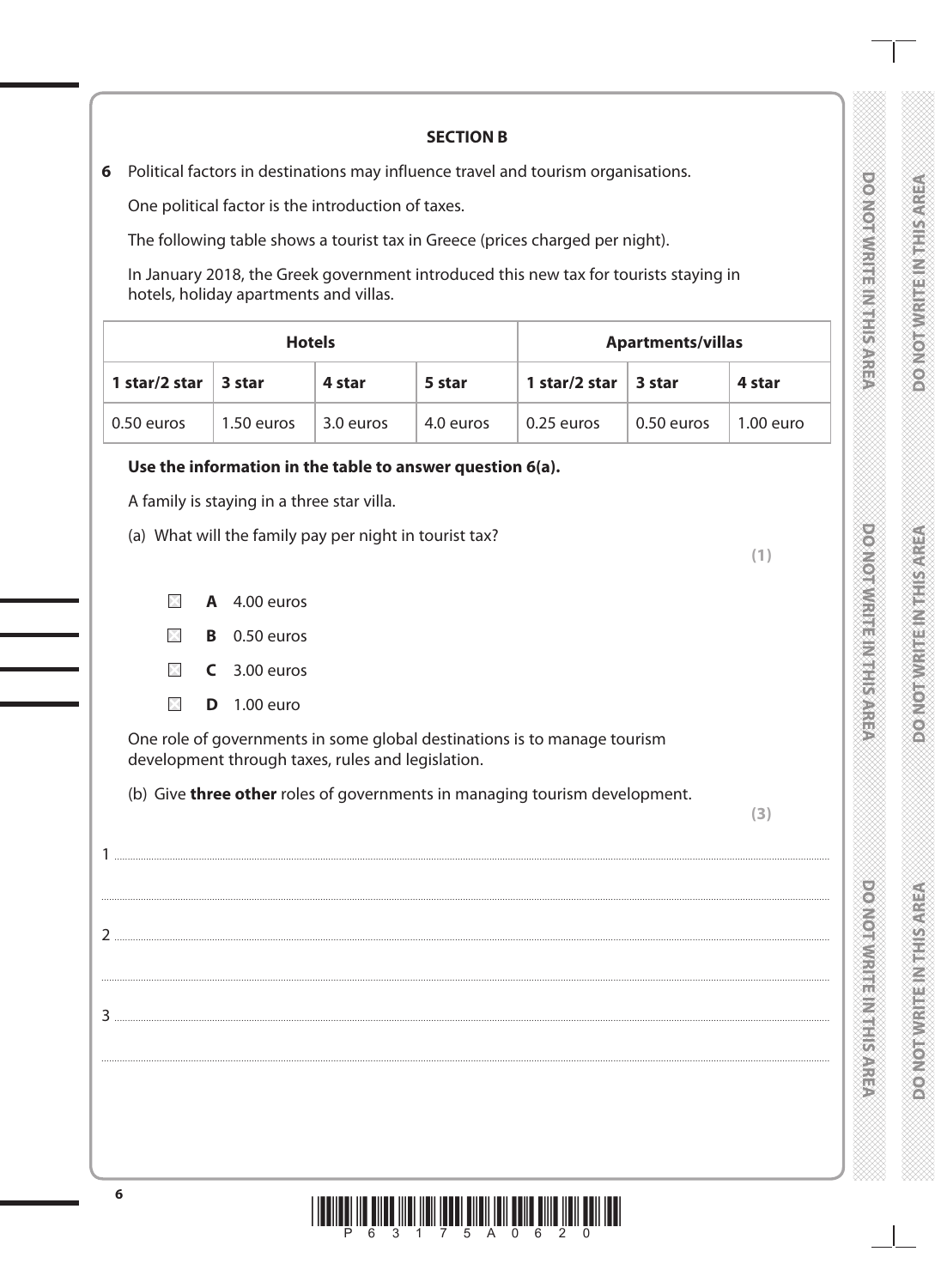#### **Tourism in Corfu, Greece**

Some resorts in Corfu are very busy, especially in July and August. These resorts mainly attract vounger couples, families and groups. There are also some quieter resorts with less crowded beaches. There has been a growth in the popularity of all-inclusive hotels on the island. Popular activities on the island include sailing, horse riding, cycling. A golf course is also available.

The tourist board responsible for promoting and managing tourism in Corfu is considering the following two aims:

- to stop hotels being all-inclusive
- to encourage tourists to visit Corfu in the quieter months.

(c) Explain three ways these aims would help to manage negative economic impacts of tourism in Corfu.

 $(6)$ 

(Total for Question 6 = 10 marks)



**DONOTAL TELESCOPY** 

3

**DONOINNRE NATH SARE!** 

G<br>E

Ě

**POINCT WRITE**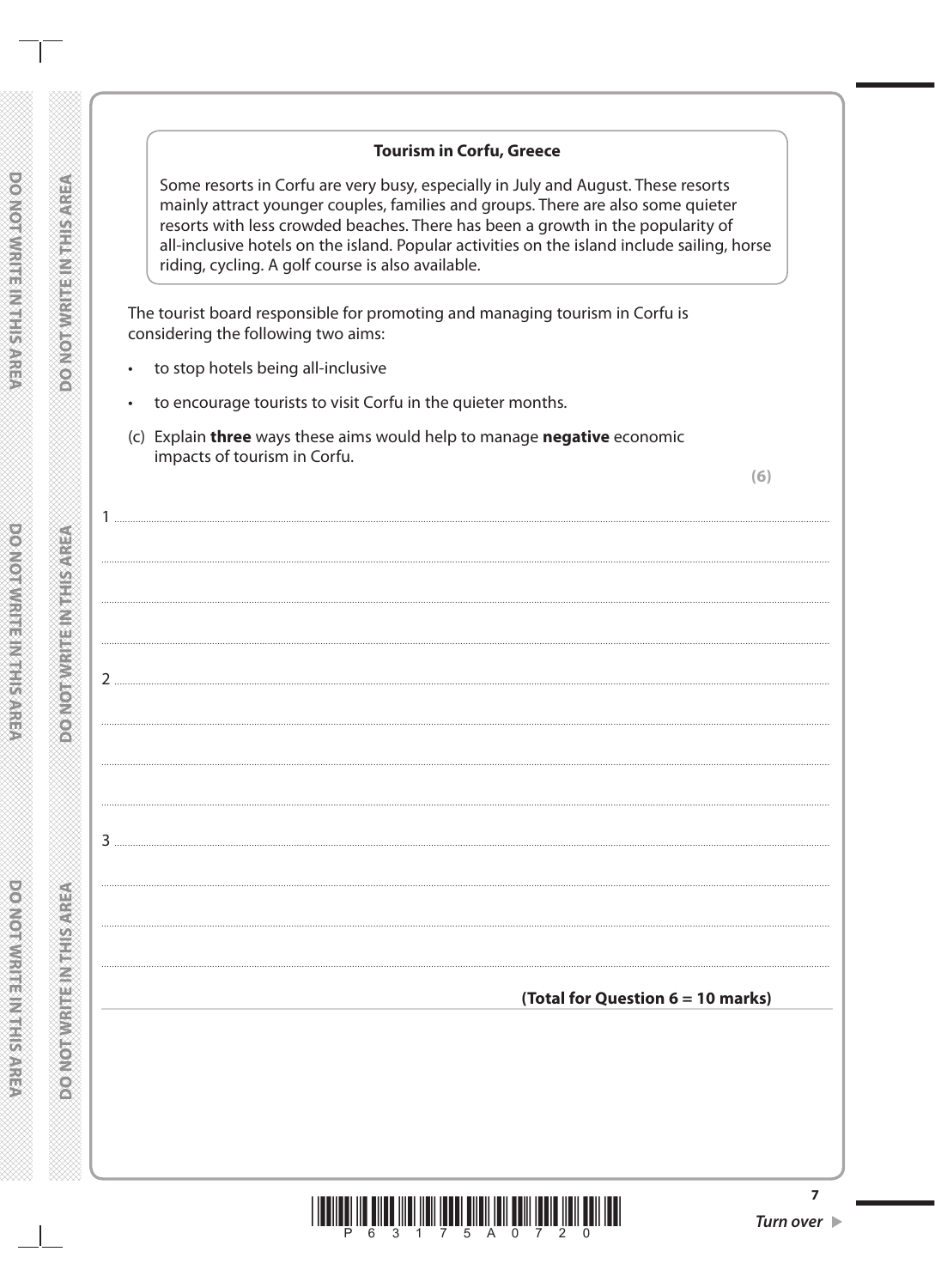| Tourism in the Isle of Skye<br>Skye has some of Scotland's most beautiful mountain ranges and coastlines. Skye<br>is popular for its arts and crafts and varied culture, including whisky distilleries and<br>traditional dancing. Skye's largest town, Portree, received 150,000 visitors in 2016, an<br>increase of 5%. |               |  |
|---------------------------------------------------------------------------------------------------------------------------------------------------------------------------------------------------------------------------------------------------------------------------------------------------------------------------|---------------|--|
| Locations on Skye have been used for films and TV shows. Most of these locations can<br>only be reached by travelling along narrow roads. These locations are increasingly<br>popular with visitors. Most visitors travel by car.                                                                                         |               |  |
| There are a number of possible social impacts that tourism may have on Skye.<br>7<br>(a) Give two positive social impacts that tourism may have on the local communities<br>of Skye.<br>(2)                                                                                                                               |               |  |
| 2<br>(b) Explain two reasons why increased visitor numbers may have negative impacts<br>on the environment of Skye.<br>(4)                                                                                                                                                                                                | O O           |  |
| 2                                                                                                                                                                                                                                                                                                                         | <b>DON 01</b> |  |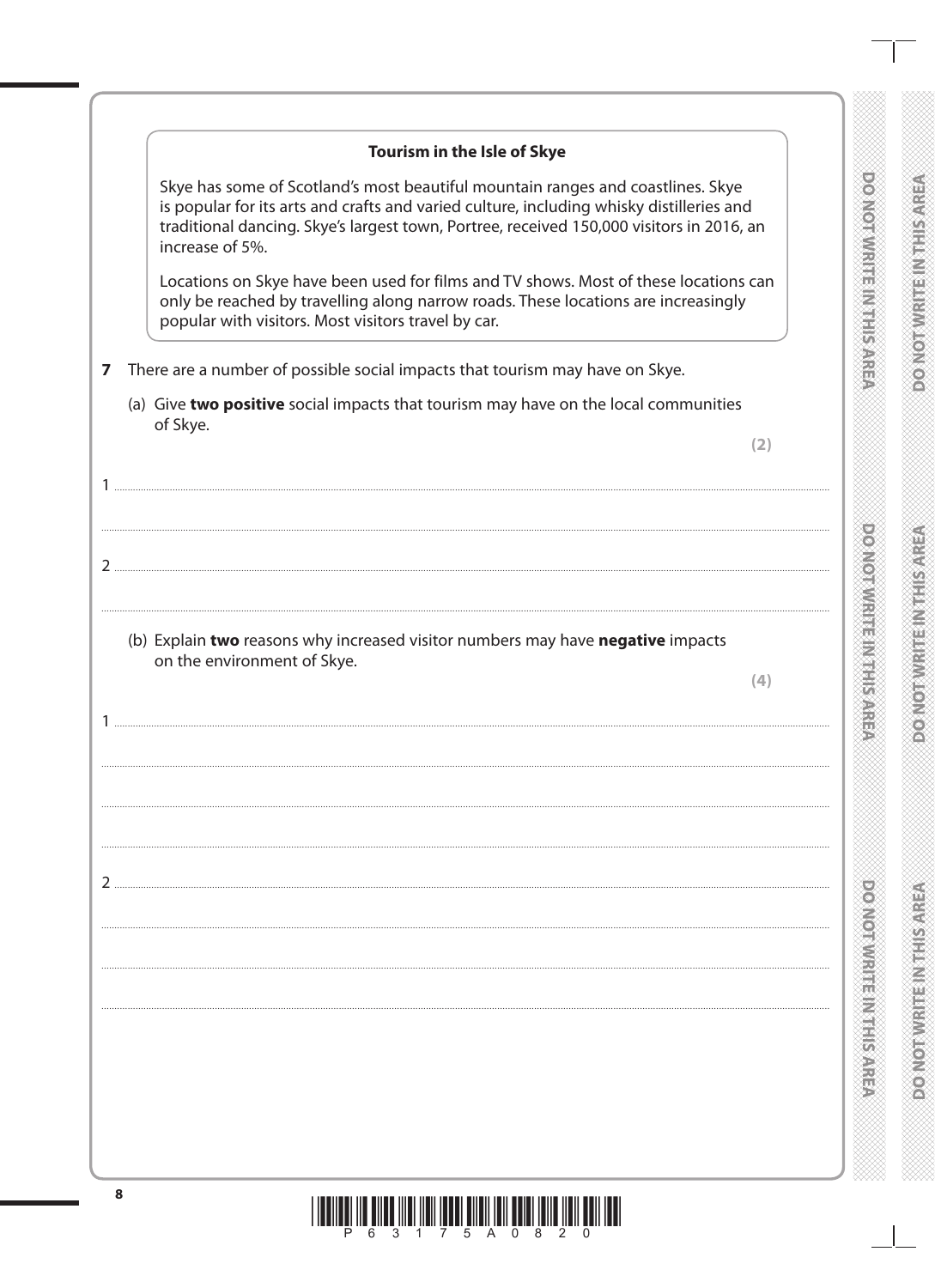A five star hotel is being built on Skye and the developers, IS Construction Ltd, are working in partnership with the local government.

(c) Which type of partnership is this?

**(1)**

- $\boxtimes$ **A** Voluntary and private sector
- $\times$ **B** Voluntary and public sector
- $\mathbb{X}$ **C** Private and public sector
- $\mathbb{X}$ **D** Private and private sector

The local government wants to ensure this hotel is sustainable.

The following table shows two issues that the hotel has to manage.

(d) Complete the table by explaining **one** way the hotel could manage noise pollution and **one** way the hotel could manage loss of culture.

**(4)**

| <b>Issue</b>           | <b>Explanation</b> |
|------------------------|--------------------|
| <b>Noise pollution</b> |                    |
| <b>Loss of culture</b> |                    |

**DOATOF WRITEIN IT: ISSNRES** 

DO NOTAWRITE IN THIS AREA

人名英格兰人姓氏

**BOXYOTALIZERING** 

**DOMORWATERMENTSWATER** 



**9**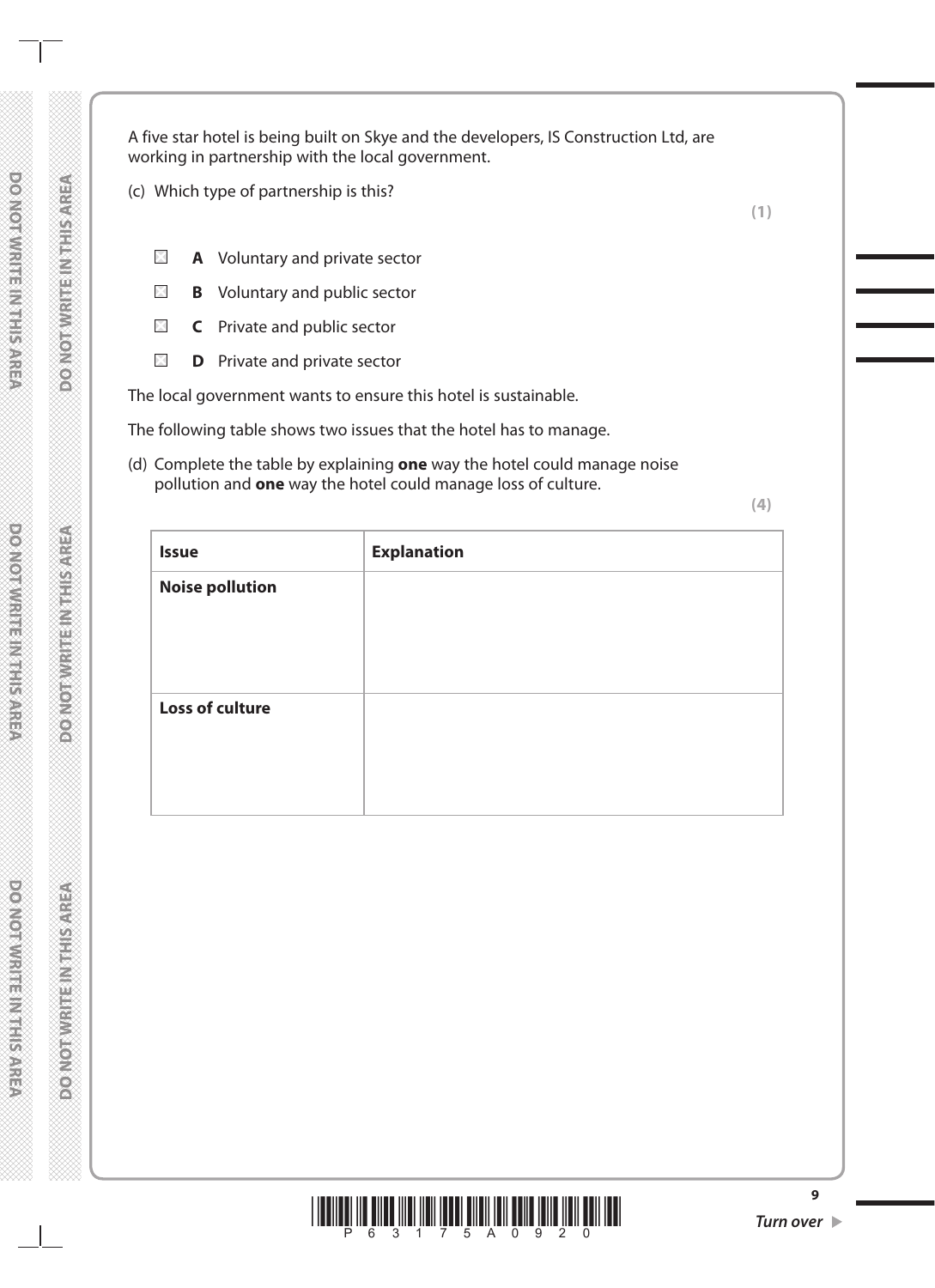**RESIDERING IN THE MARGING** 

**DO NO NATURE NEEDED STEEP** 

**DOMORAGE IN STREET OF** 

**DOMOROMY PRESSURE** 

**DOMOINMRENT ISARE** 

The local government is considering the following proposals:

- To build car parks near to the major film locations, with no parking charges.  $\ddot{\phantom{0}}$
- To charge £2 in each direction to cross the only bridge linking the island to the mainland.
- (e) Discuss the possible effects these proposals may have on managing tourism on Skye.

 $(6)$ 

(Total for Question 7 = 17 marks)

**TOTAL FOR SECTION B = 27 MARKS** 

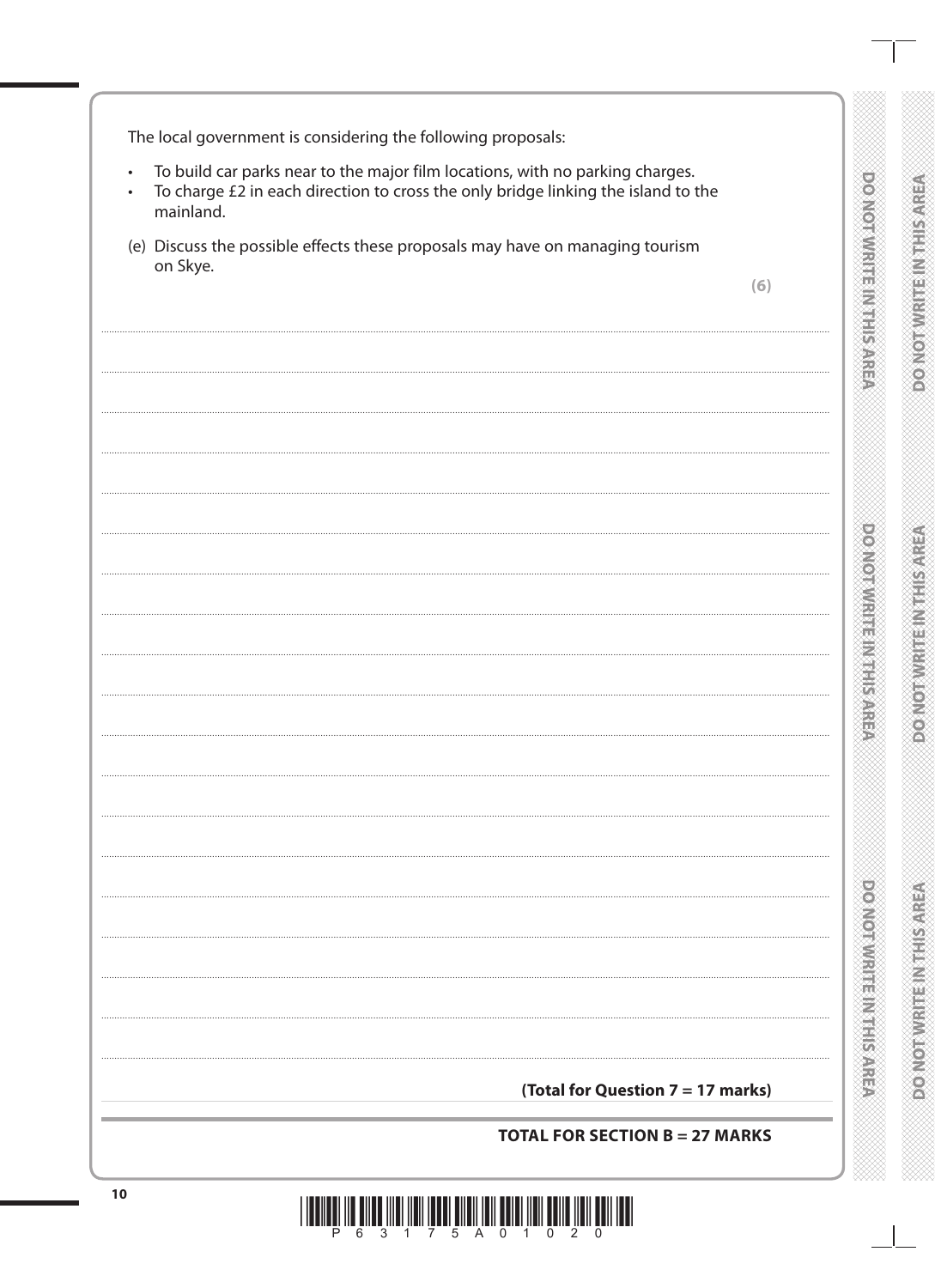$\blacksquare$ 

**DOMORWIGHT INTHISAREA** 

**DOMOTIVERED MEET** 

DONOTWRITEINTHIS AREA

**BLANK PAGE**

**SECTION C BEGINS ON THE NEXT PAGE.**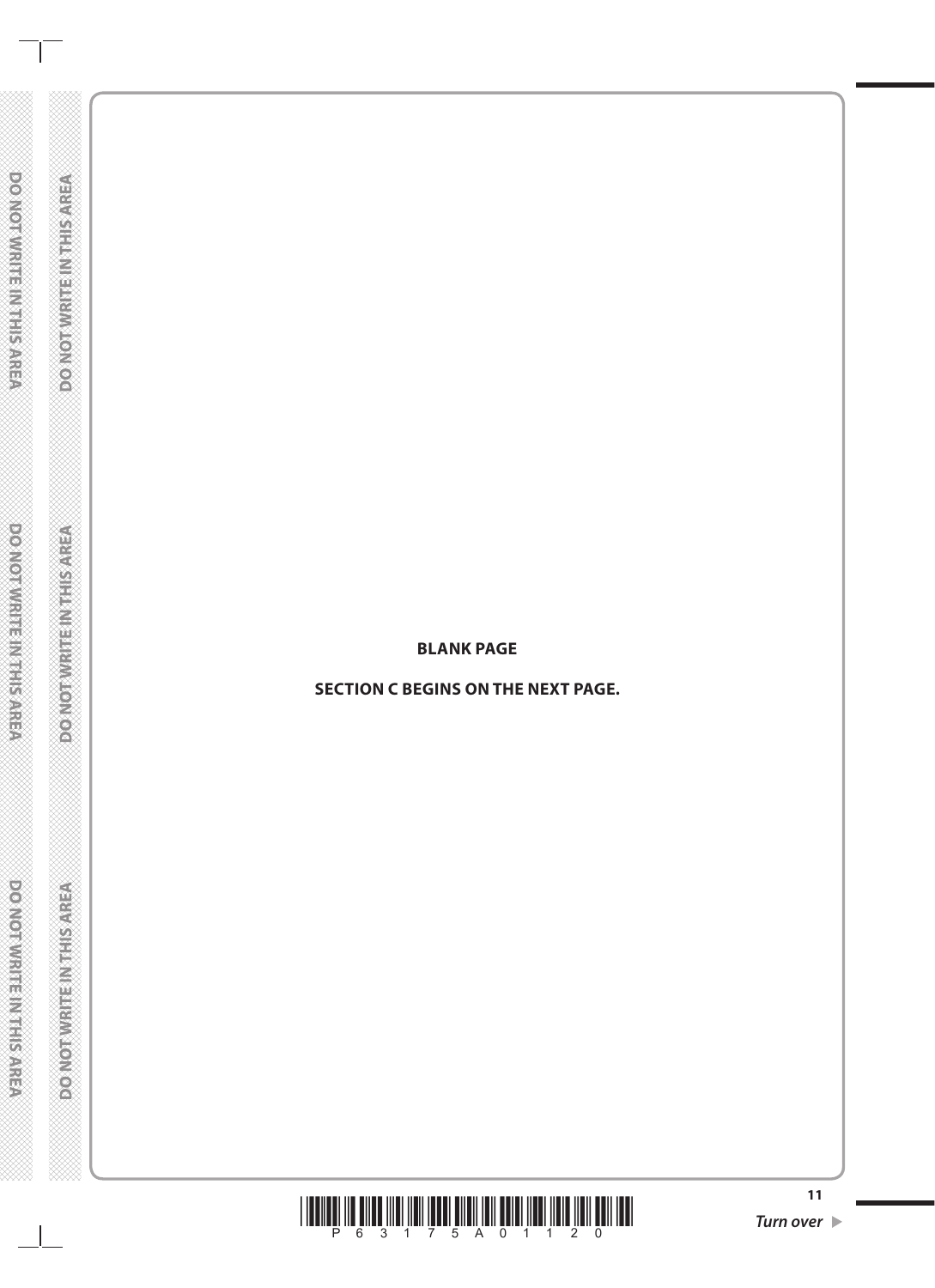## **SECTION C**

#### **Cuba**

Cuba is an exciting island in the Caribbean. It has mountains, rainforests, waterfalls, a variety of wildlife and beautiful beaches. The local people are known for welcoming visitors and being family focused.

Havana is the capital city of Cuba. Havana is known for its relaxing traffic-free squares, colourful classic cars and lively bars where people can watch or learn the local dance.

Varadero is a two-hour drive from Havana. It is a large resort with many large international hotels. There are 12 miles of safe, sandy beaches offering a range of water sports suitable for all ages.



© pavalena/Shutterstock

**DOMONTHE MANIFERS** 

**PONDED MELTING STATE** 

**DOCKLOSK WRITING HIS AREA** 

**RECISSION CONTROLS INTO A RECORD** 

**DONOTHER HEATHERS** 

**RESING IF IN THE PIRTUAL ORIGINAL** 

### **Growth of tourism in Cuba**

Tourism is one of the main sources of revenue for the island. Cuba will need an extra 100,000 hotel rooms to be built by 2030 to accommodate the estimated 10 million international arrivals.



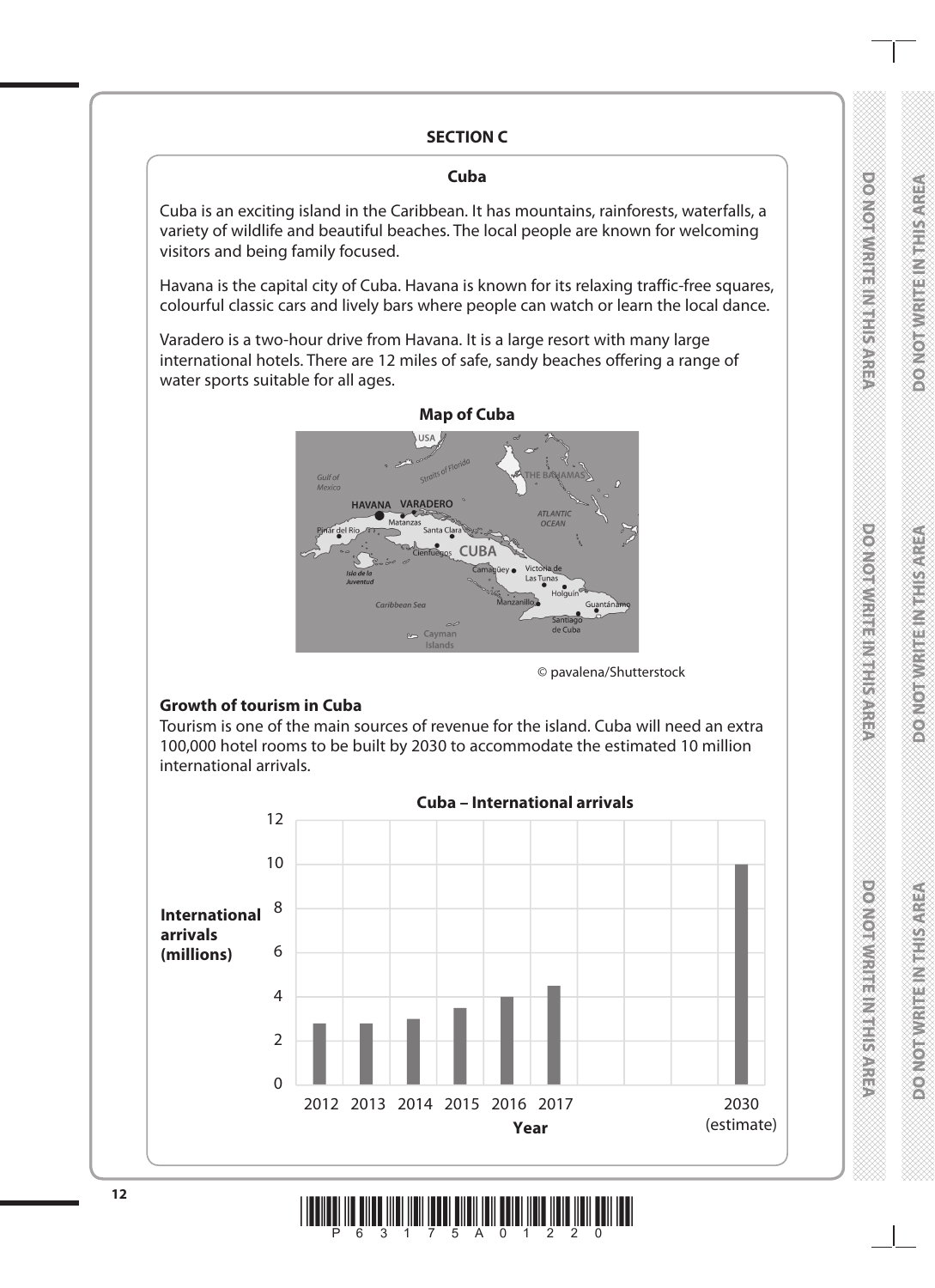|   | Foreign and Commonwealth Office (FCO) advice for UK travellers to Cuba*                                                                                                                                                                                                                                                                                                                                                                                                                                                                     |     |
|---|---------------------------------------------------------------------------------------------------------------------------------------------------------------------------------------------------------------------------------------------------------------------------------------------------------------------------------------------------------------------------------------------------------------------------------------------------------------------------------------------------------------------------------------------|-----|
|   | Medical facilities can be very expensive. A hospital stay can cost £200 per day.<br>$\bullet$<br>When you arrive in Cuba, you will be expected to show your insurance policy.<br>$\bullet$<br>There is a risk of Zika virus. Zika virus can infect unborn babies.<br>$\bullet$<br>There is no recent history of terrorism, but terrorist attacks could happen.<br>$\bullet$<br>Driving standards are variable in Cuba, so be cautious when travelling.<br>$\bullet$<br>The weather in Cuba can be very wet and windy from June to November. |     |
|   | Adapted from: https://www.gov.uk/foreign-travel-advice/cuba<br>*Information correct at time of publication                                                                                                                                                                                                                                                                                                                                                                                                                                  |     |
|   | Use the information provided to help you answer questions 8 and 9.                                                                                                                                                                                                                                                                                                                                                                                                                                                                          |     |
| 8 | The Foreign and Commonwealth Office (FCO) is a government department that gives<br>up-to-date travel advice to people travelling to global destinations.                                                                                                                                                                                                                                                                                                                                                                                    |     |
|   | (a) Explain two reasons why the FCO advice may affect peoples' decisions about                                                                                                                                                                                                                                                                                                                                                                                                                                                              |     |
|   | whether to travel to Cuba.                                                                                                                                                                                                                                                                                                                                                                                                                                                                                                                  | (4) |
|   |                                                                                                                                                                                                                                                                                                                                                                                                                                                                                                                                             |     |
|   |                                                                                                                                                                                                                                                                                                                                                                                                                                                                                                                                             |     |
|   |                                                                                                                                                                                                                                                                                                                                                                                                                                                                                                                                             |     |
|   |                                                                                                                                                                                                                                                                                                                                                                                                                                                                                                                                             |     |
| 2 |                                                                                                                                                                                                                                                                                                                                                                                                                                                                                                                                             |     |
|   |                                                                                                                                                                                                                                                                                                                                                                                                                                                                                                                                             |     |
|   |                                                                                                                                                                                                                                                                                                                                                                                                                                                                                                                                             |     |
|   |                                                                                                                                                                                                                                                                                                                                                                                                                                                                                                                                             |     |
|   |                                                                                                                                                                                                                                                                                                                                                                                                                                                                                                                                             |     |
|   |                                                                                                                                                                                                                                                                                                                                                                                                                                                                                                                                             |     |
|   |                                                                                                                                                                                                                                                                                                                                                                                                                                                                                                                                             |     |
|   |                                                                                                                                                                                                                                                                                                                                                                                                                                                                                                                                             |     |
|   |                                                                                                                                                                                                                                                                                                                                                                                                                                                                                                                                             |     |
|   |                                                                                                                                                                                                                                                                                                                                                                                                                                                                                                                                             |     |
|   |                                                                                                                                                                                                                                                                                                                                                                                                                                                                                                                                             |     |
|   |                                                                                                                                                                                                                                                                                                                                                                                                                                                                                                                                             |     |

 $\overline{\phantom{a}}$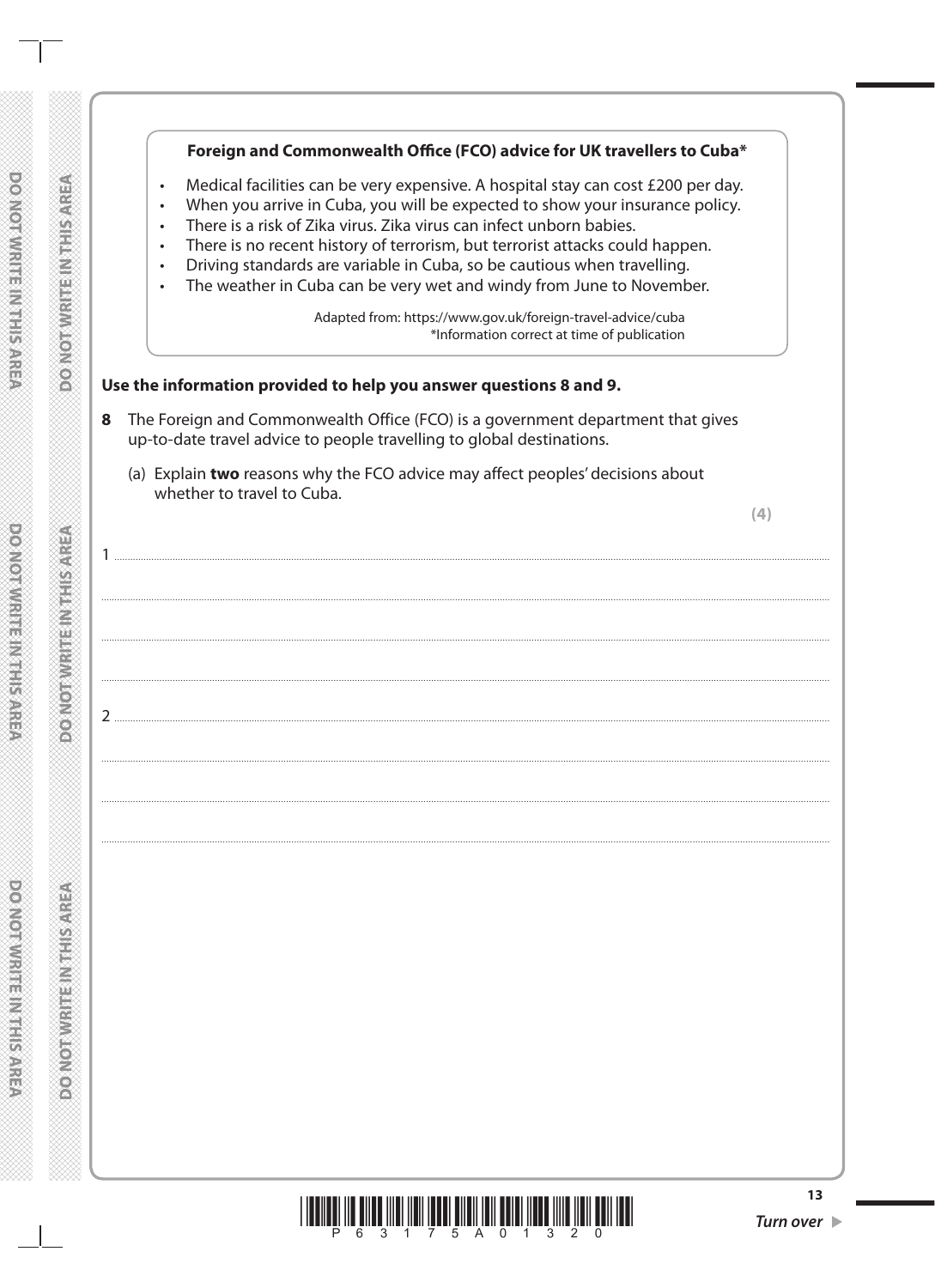| (b) Discuss this statement.       | (6) |                                 |                              |
|-----------------------------------|-----|---------------------------------|------------------------------|
|                                   |     | <b>DOMONANTENNER</b>            | <b>REINFORMER REINGEONCO</b> |
|                                   |     |                                 |                              |
|                                   |     |                                 |                              |
|                                   |     |                                 |                              |
|                                   |     |                                 |                              |
|                                   |     |                                 |                              |
|                                   |     |                                 |                              |
|                                   |     |                                 |                              |
|                                   |     |                                 |                              |
|                                   |     |                                 |                              |
|                                   |     | <b>SOUTH AND AN ARRANGEMENT</b> | <b>MORALD MEDICINE ON A</b>  |
|                                   |     |                                 |                              |
| (Total for Question 8 = 10 marks) |     |                                 |                              |
|                                   |     |                                 |                              |
|                                   |     |                                 |                              |
|                                   |     |                                 | <b>PONOTAVE TENNES AREA</b>  |
|                                   |     | <b>Designations</b>             |                              |
|                                   |     |                                 |                              |
|                                   |     |                                 |                              |
|                                   |     |                                 |                              |
|                                   |     |                                 |                              |
|                                   |     |                                 |                              |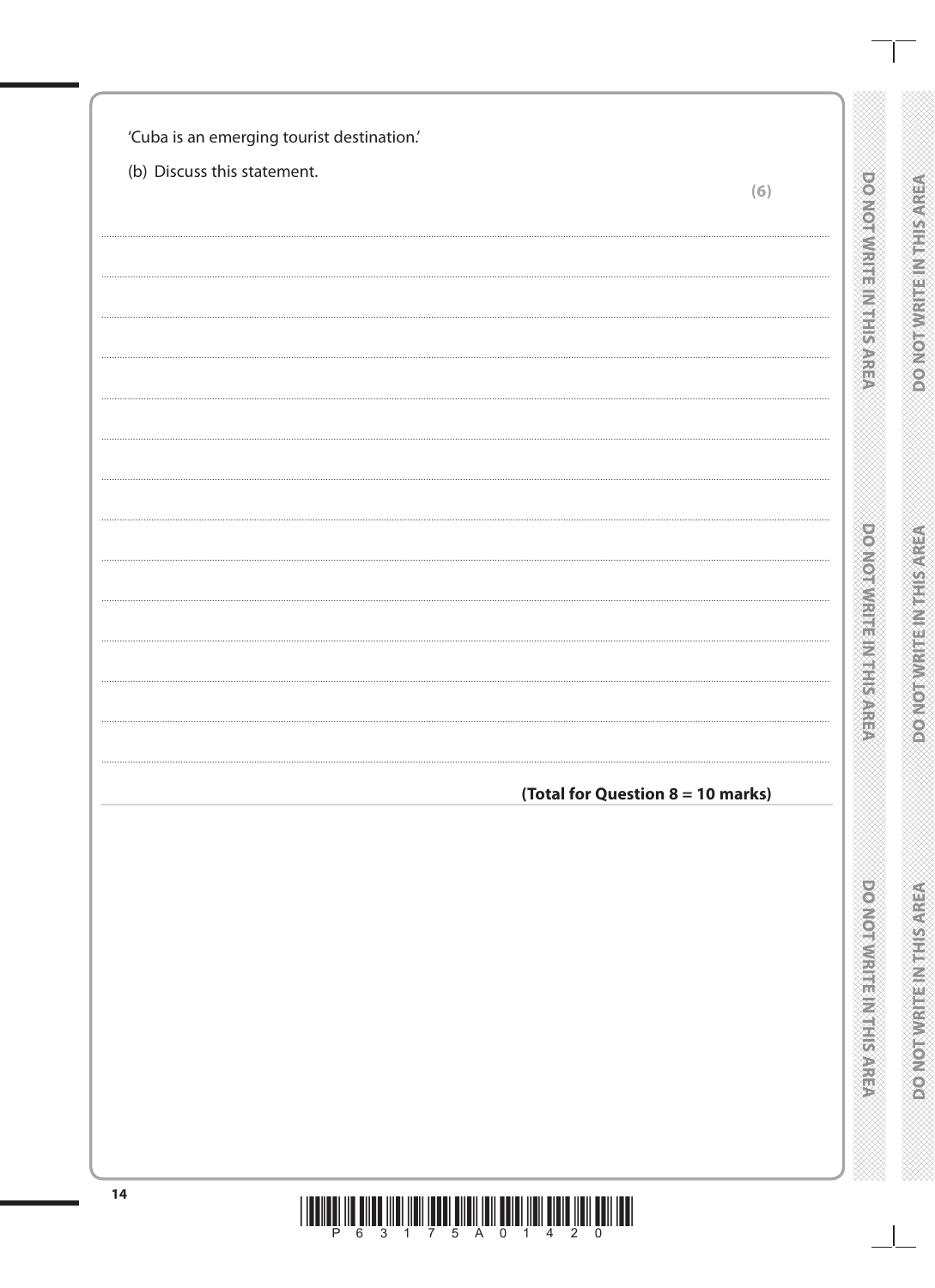| <b>DONOINING HEIMITIS AREA</b>    | 9<br>T.        | Salsa Airways operates two direct flights a week to Cuba from the UK. Flights are<br>available all year from London Heathrow and Manchester. A return flight for one adult<br>from London costs £499, and takes 11 hours.<br>Hitched International is a UK tour operator that specialises in wedding package<br>holidays. It is planning to offer wedding packages to Cuba in partnership with<br>Salsa Airways.<br>(a) Explain two possible advantages of this partnership. | (4) |
|-----------------------------------|----------------|------------------------------------------------------------------------------------------------------------------------------------------------------------------------------------------------------------------------------------------------------------------------------------------------------------------------------------------------------------------------------------------------------------------------------------------------------------------------------|-----|
| <b>PION OF BUILTING TO A READ</b> | 2 <sub>1</sub> | Media, publicity and image are factors that can affect the popularity of destinations.                                                                                                                                                                                                                                                                                                                                                                                       |     |
|                                   |                | Negative comments about severe weather conditions in Cuba have been<br>posted online.<br>(b) Explain one way that Hitched International could respond to this<br>negative publicity.                                                                                                                                                                                                                                                                                         | (2) |
| <b>DOMORATE IN THIS WARD</b>      |                |                                                                                                                                                                                                                                                                                                                                                                                                                                                                              |     |



a ka

X)<br>Ko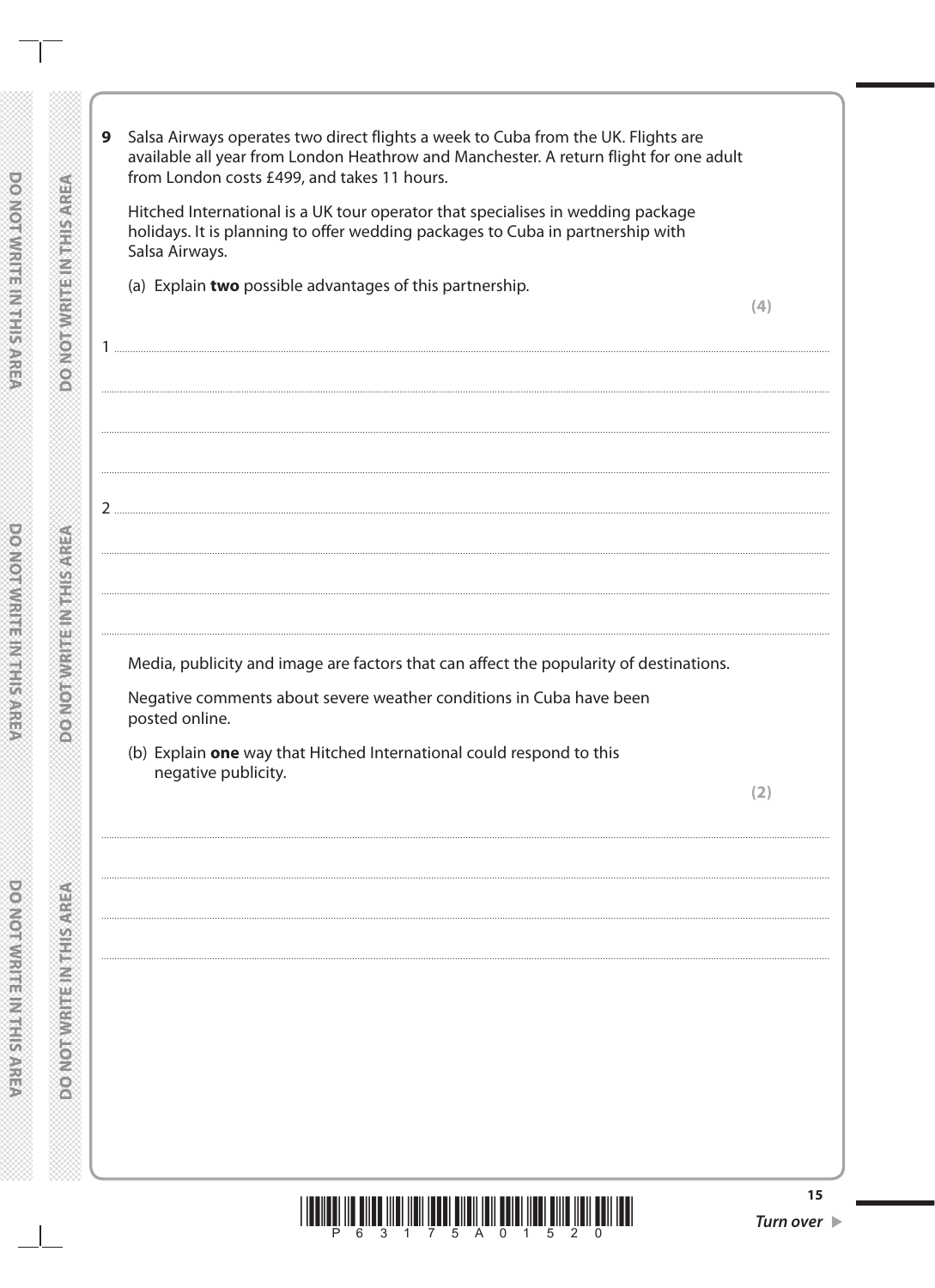| 16 |                                                                                                          |     |                                      |                                           |
|----|----------------------------------------------------------------------------------------------------------|-----|--------------------------------------|-------------------------------------------|
|    |                                                                                                          |     | portors with the presence of section | <b>RESINES IN THE REPORT OF THE STATE</b> |
|    |                                                                                                          |     | 8<br><b>SAN ANTIBODIES</b>           |                                           |
|    | and relatives attending weddings.<br>(c) Evaluate the suitability of Cuba as a destination for families. | (9) | <b>MORWARD FRAME SYSTEM</b>          | <b>PONTORNIAL REPORTS NO RECORDED</b>     |
|    | Hitched International has identified an opportunity to offer family holidays for friends                 |     |                                      |                                           |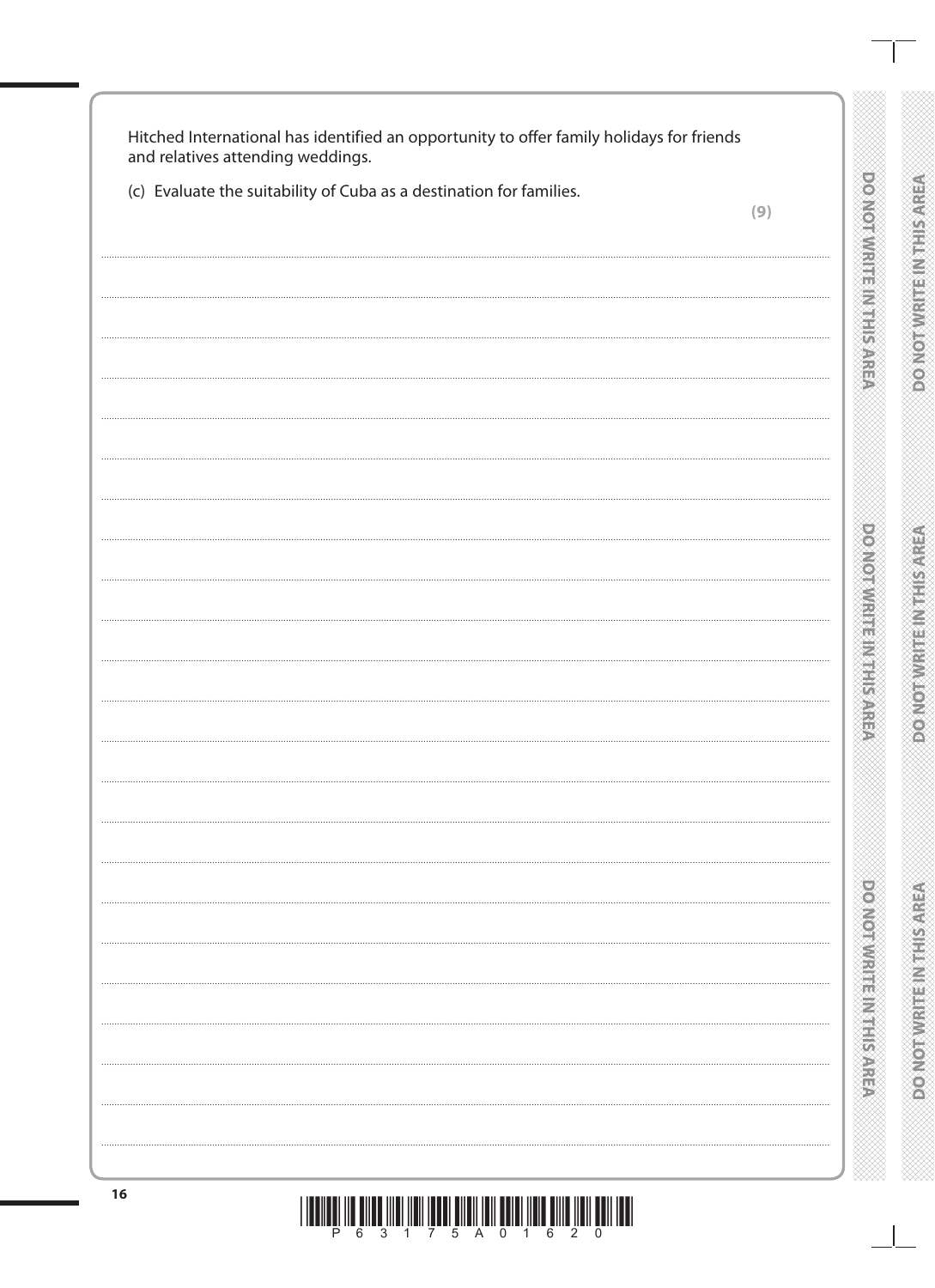| <b>O NONWARTH FRAMED I</b>      | AREA<br>ú<br>F         |                                                                                                                 |
|---------------------------------|------------------------|-----------------------------------------------------------------------------------------------------------------|
|                                 | <b>DOSNO PRIMERIES</b> |                                                                                                                 |
| <b>PONORMER IN THE SAME</b>     | 6<br>Ż                 |                                                                                                                 |
| <b>DOMORAWRITE MARKETS AREA</b> | ĻŅ.                    | (Total for Question 9 = 15 marks)<br><b>TOTAL FOR SECTION C = 25 MARKS</b><br><b>TOTAL FOR PAPER = 70 MARKS</b> |

 $\overline{\phantom{a}}$ 

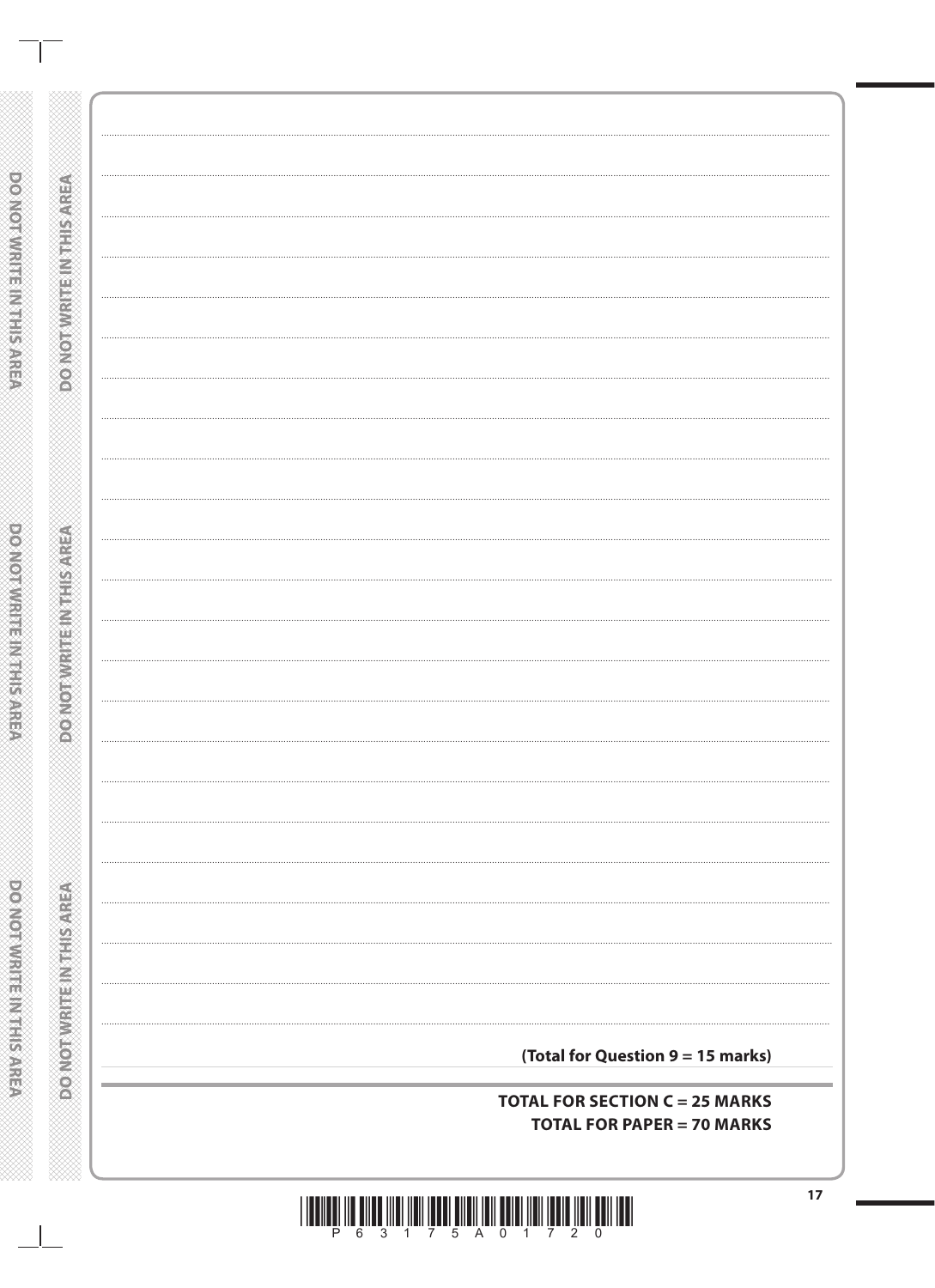**DONOTWRITEINTHISAREA** 

DOMOTWRITEINTHISAREA

**BLANK PAGE** 

 $\begin{array}{c} \text{array} \\ \text{array} \\ \text{array} \\ \text{array} \end{array} \begin{array}{c} \begin{array}{c} \text{array} \\ \text{array} \\ \text{array} \end{array} \\ \begin{array}{c} \text{array} \\ \text{array} \end{array} \end{array} \begin{array}{c} \begin{array}{c} \text{array} \\ \text{array} \\ \text{array} \end{array} \\ \begin{array}{c} \text{array} \\ \text{array} \end{array} \end{array} \begin{array}{c} \begin{array}{c} \text{array} \\ \text{array} \\ \text{array} \end{array} \\ \begin{array}{c} \text{array} \\ \text{array}$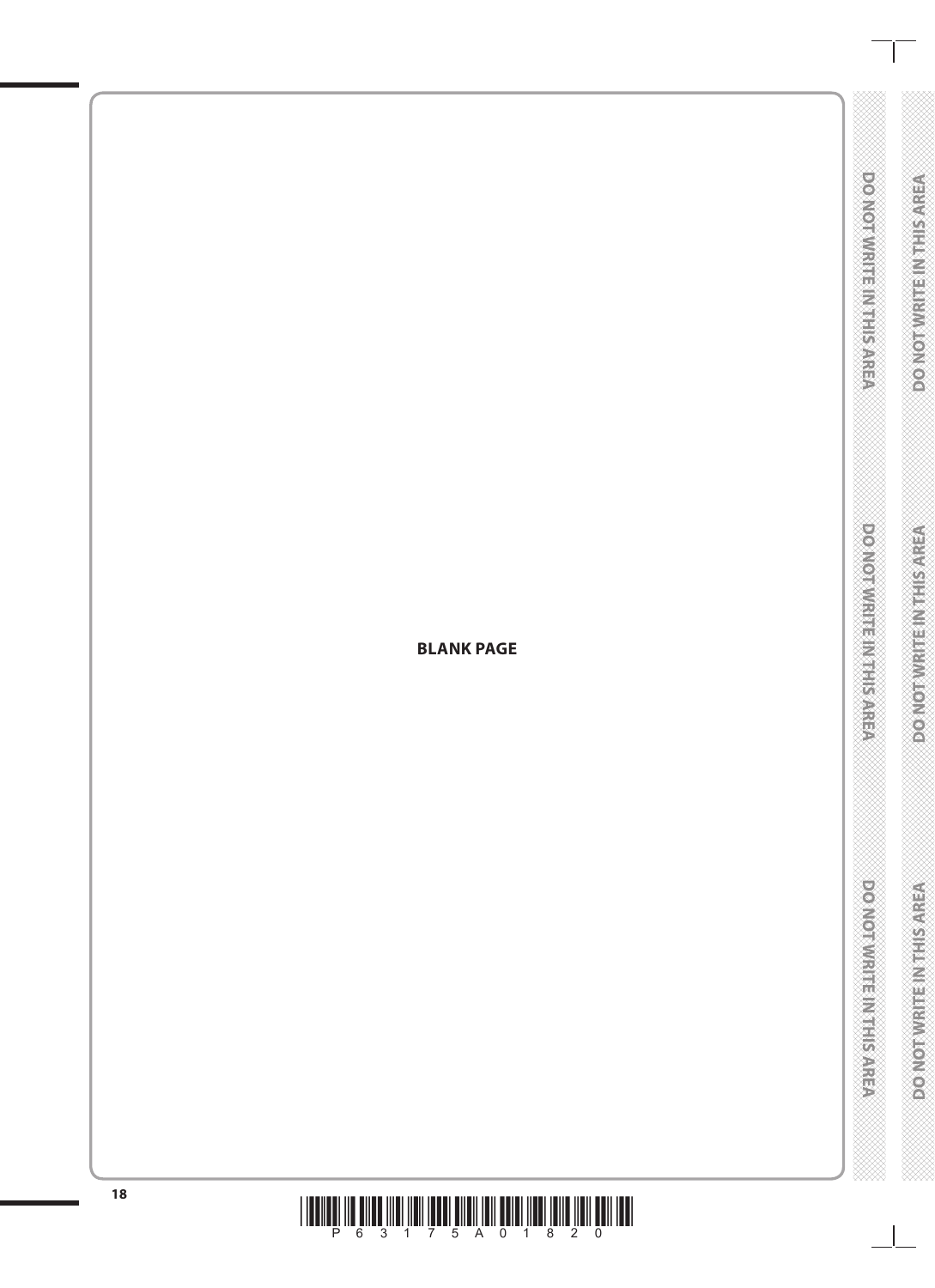$\sim 1$ 

**DO NOTWARE INTHIS AREA** 

**DO NOTAVALE INTERVERS** 

DO NOT WRITE IN THIS AREA

19

**BLANK PAGE**